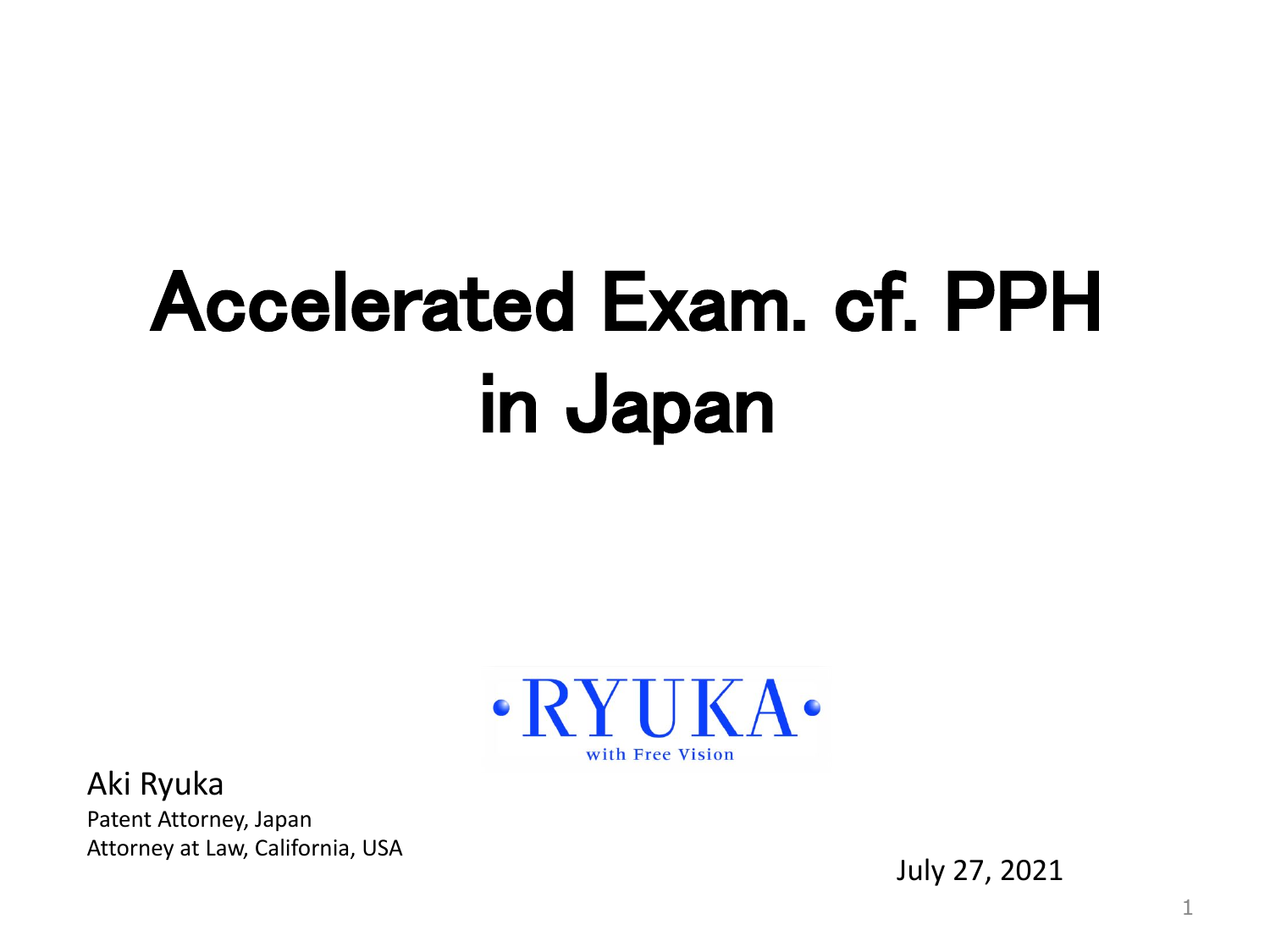#### Two options for expediting the examination:

- A. Accelerated Examination
- B. Patent Prosecution Highway (PPH)

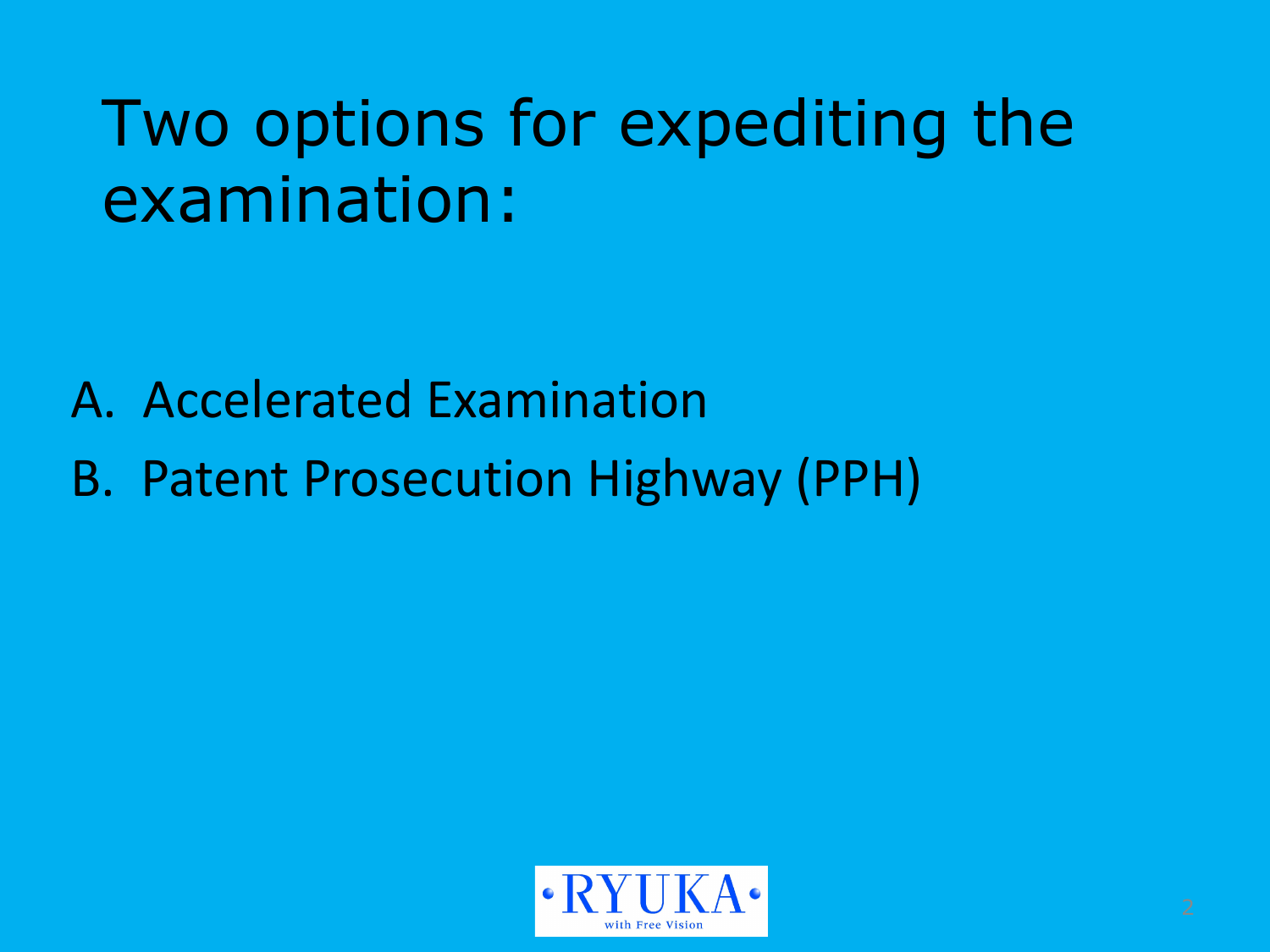Under either procedure, the first office action (OA) is typically issued in two months

Either way;

- It must be requested **prior to an OA.**
- **No office fee**
- OAs must be responded within three months to keep expediting the examination.
- The subsequent OA, if any, is also typically issued in three

to four months

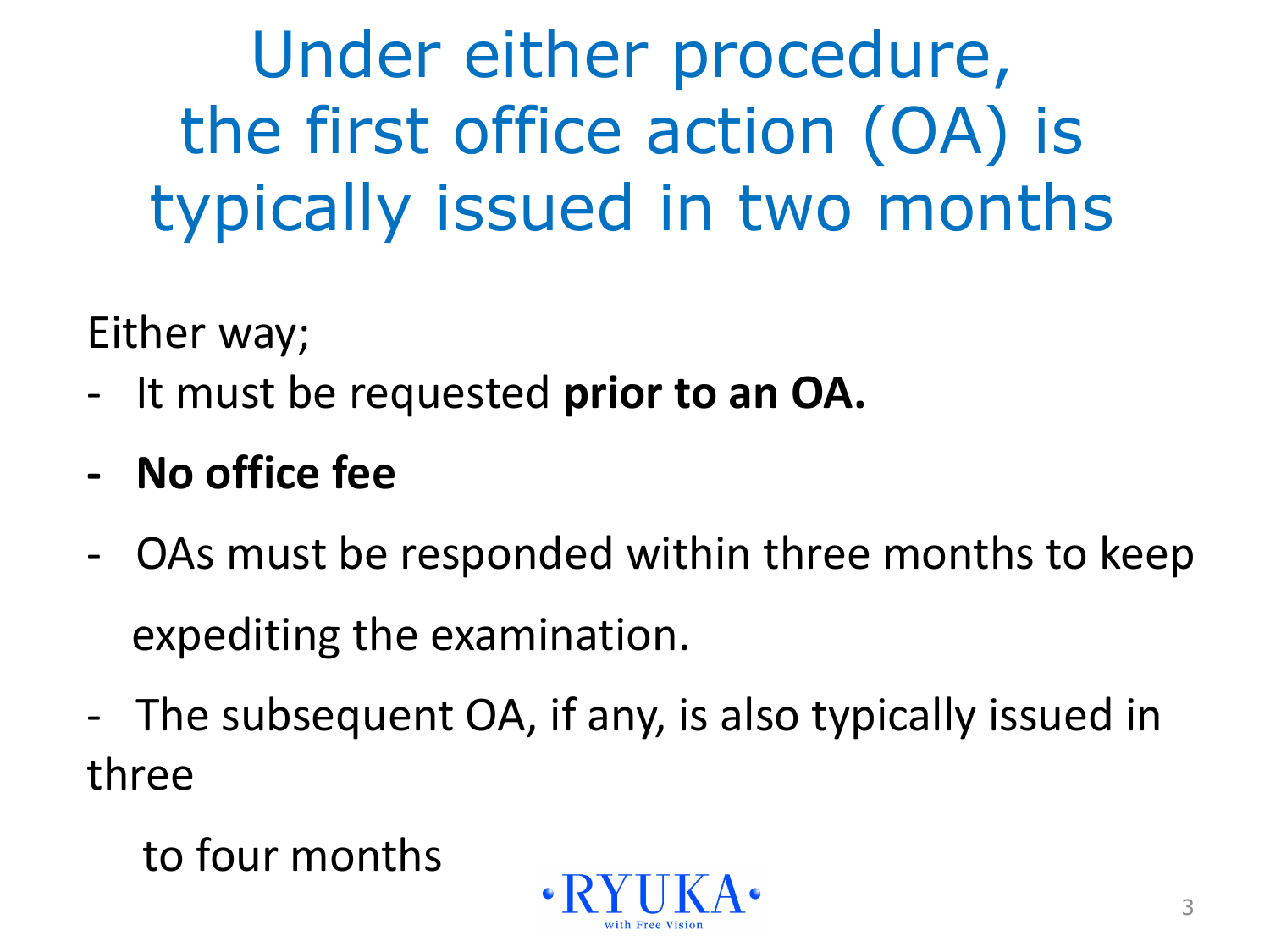## Patent Prosecution Highway (PPH) requires that:

- 1. A positive search report, examination result, or an allowance be issued for a counterpart patent application in a contracting country, and
- 2. Japanese claims be amended substantially the same as the claims which received the positive report, result or allowance.

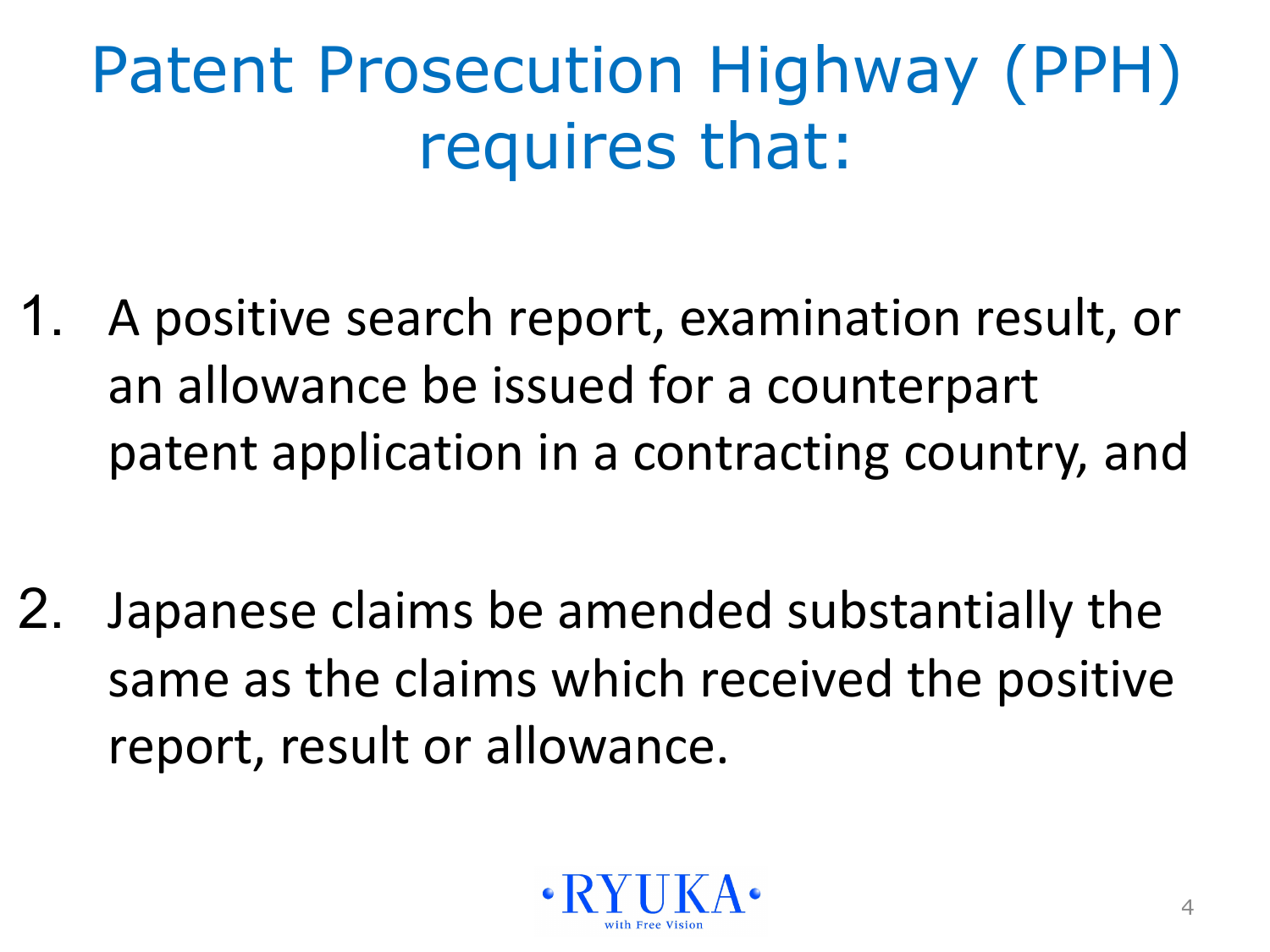#### PPH also requires:

- a. Copies of all Office Actions (OAs) issued by the patent office that made the positive report/results or allowance and translation of the OAs into Japanese or English;
- b. Allowed claims of the counterpart application and their translation into Japanese or English; and
- c. Copies of references cited in the OAs.

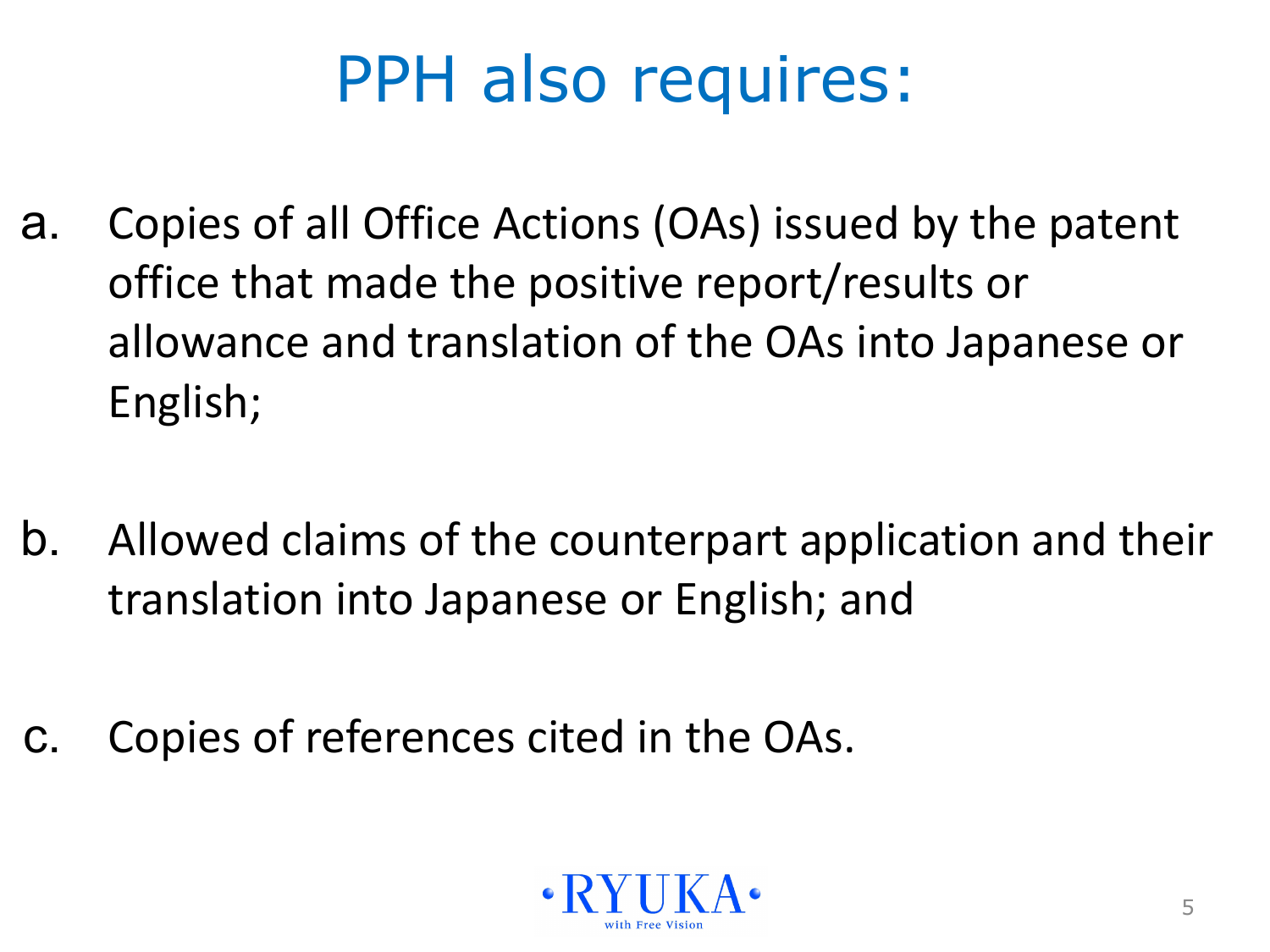#### However, PPH does not largely increase the grant rate in Japan



**Jul. 2017 to Dec. 2017** <http://www.jpo.go.jp/ppph-portal/statistics.htm>

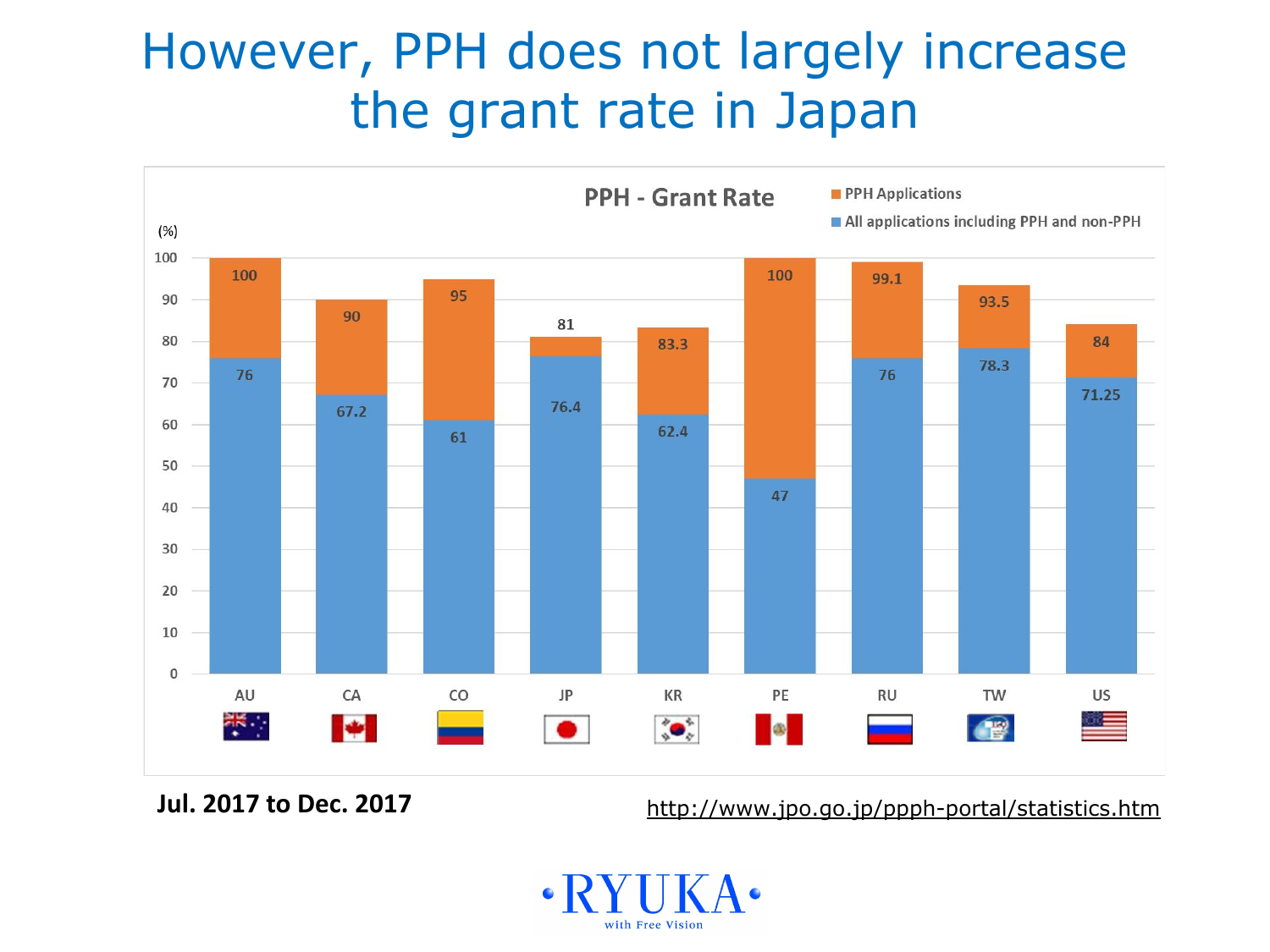### The JPO does not treat PPH applications more favorably

The grant rate would have been 4.6% higher even without PPH, if the invention is allowed in a foreign country and the Japanese claims are amended before the examination.

↓ PPH merely serves to accelerate examination in Japan. Different from PPH practices in many other countries

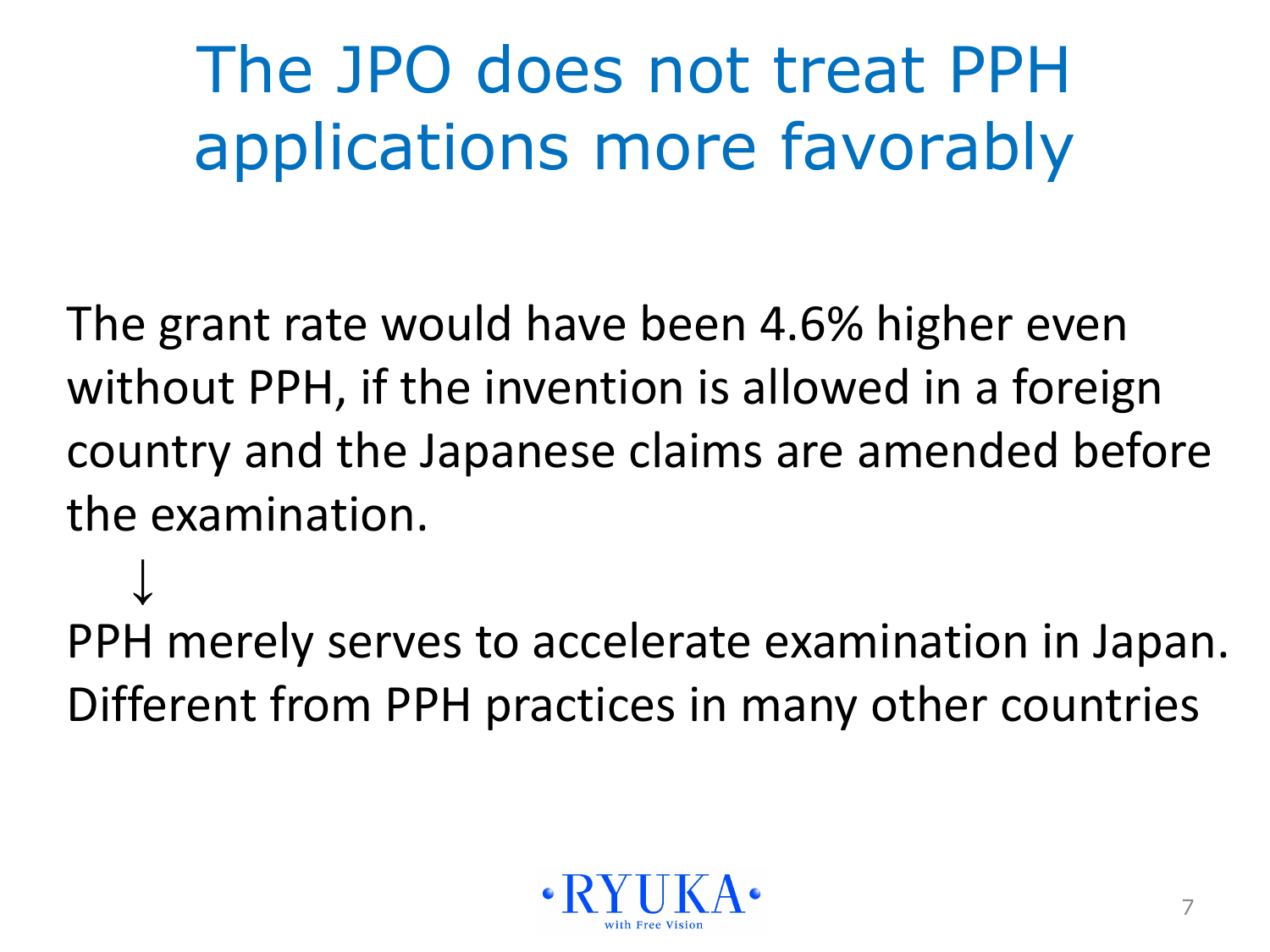We suggest "Accelerated Examination" over PPH, even if an allowance is already made in a foreign country.

Why?

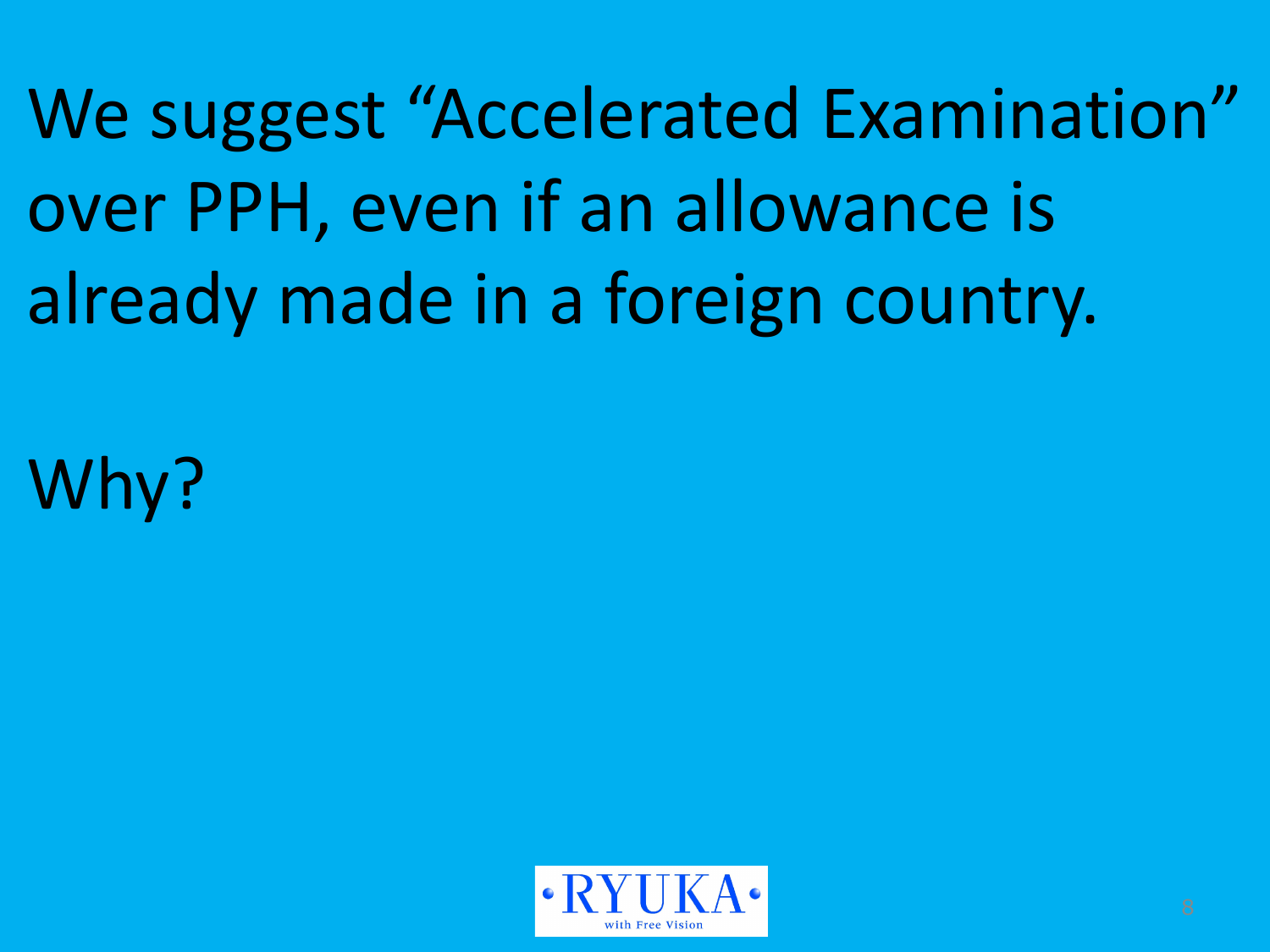## Claims can be amended more liberally

- Program per-se claims can be added.
- Product-by-process claims should be modified to method claims or structural product claims.
- Dependencies should be added, because multiple layers of multiple dependencies are accepted with no office fee.
- Unique clearness requirements in Japan can also be addressed.

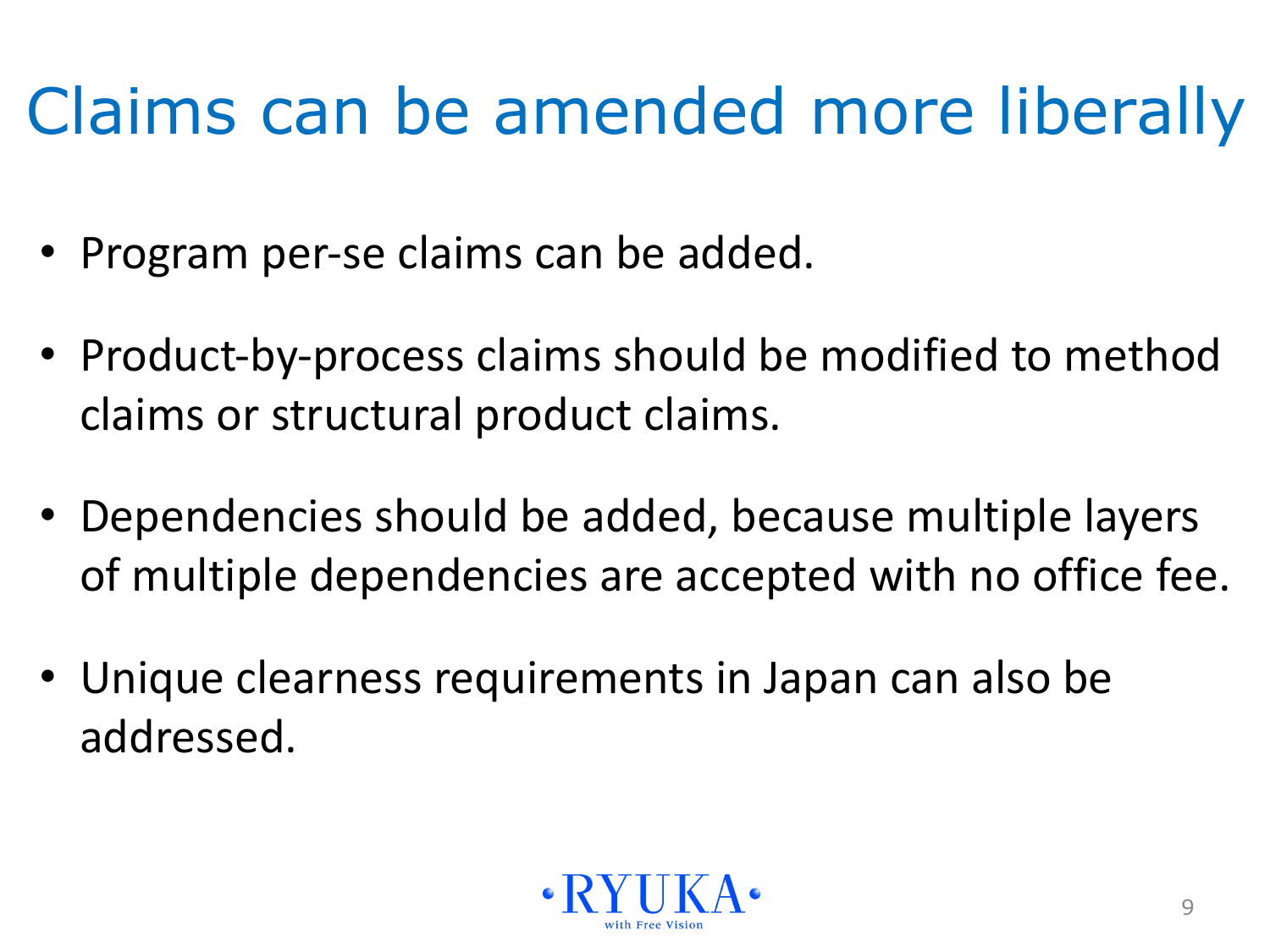## "Accelerated Examination" speeds the examination with less documents:

#### **Prior art references**

The applicant has no duty to disclose all known prior art. Showing two references is sufficient.

#### **Accelerated examination requires concise explanation of the differences between claimed invention and prior art** This can be easily made in several sentences.

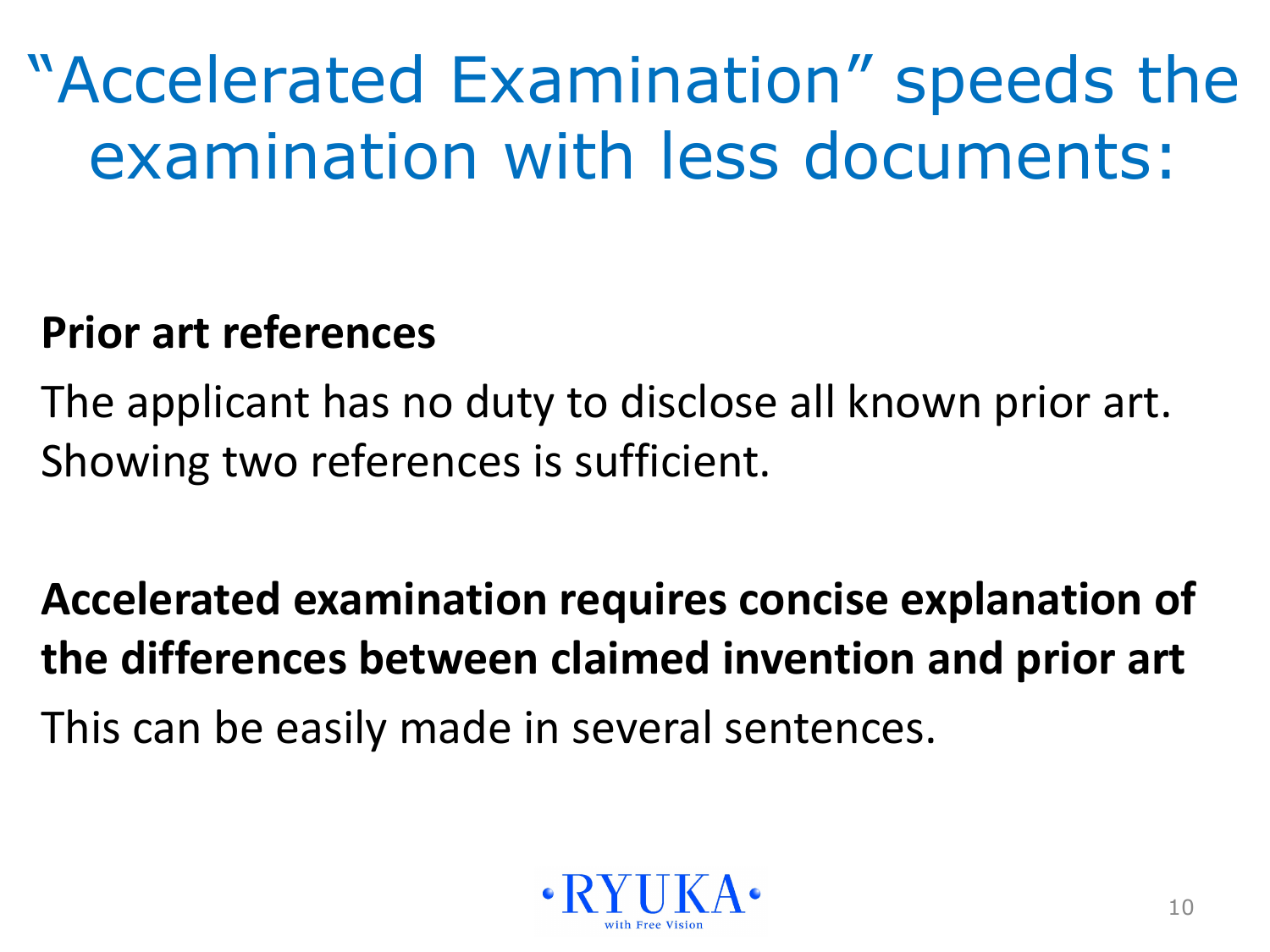The concise explanation does not create prosecution history estoppel

- We copy independent claims and say that these combined features are not described in any reference.
- This is practically enough.

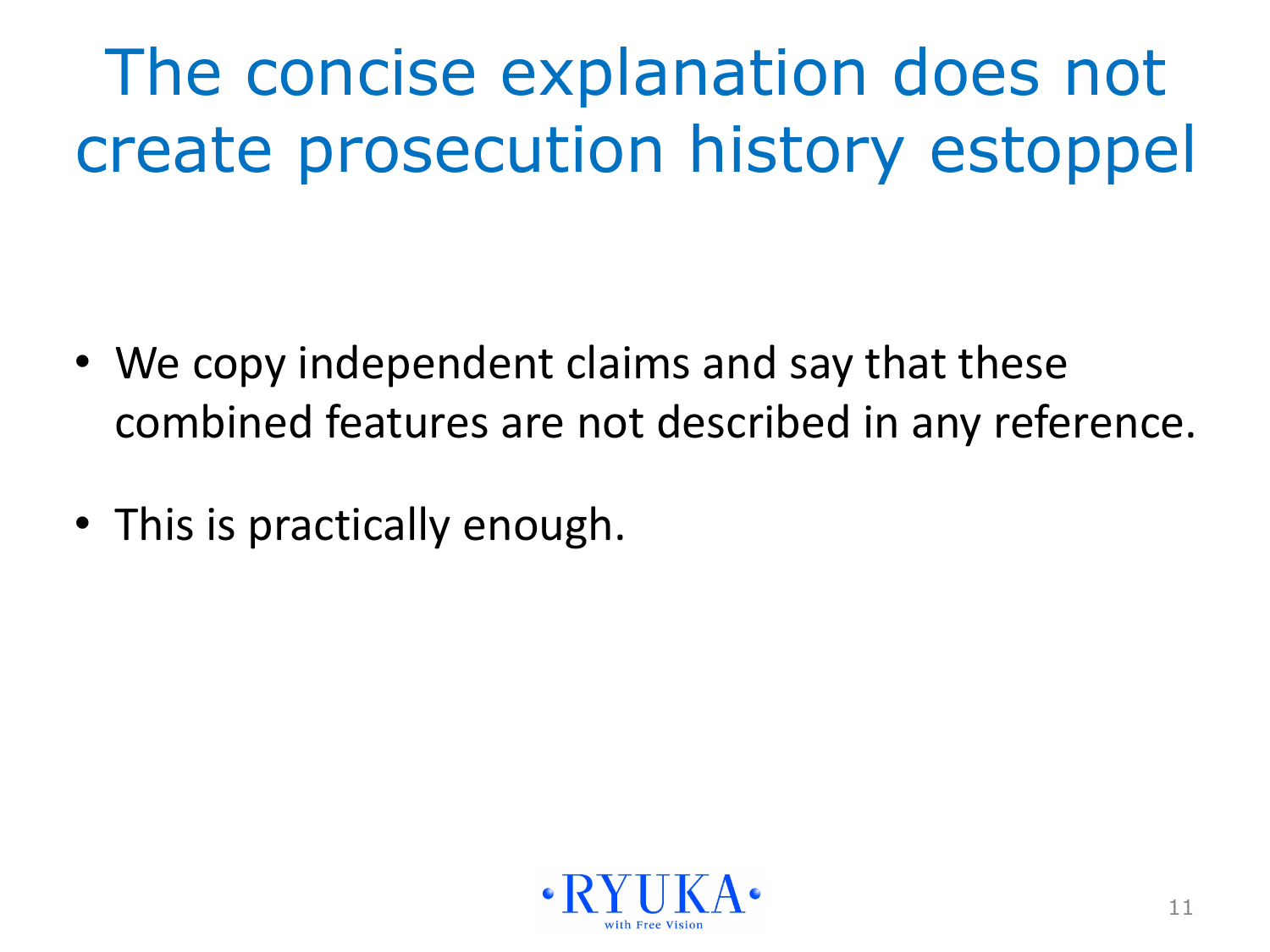#### Our service fee is less for Accelerated Exam. than for PPH

**Accelerated Exam.** JPY 40,000

**PPH** JPY 69,000 to 120,000 depending on amendment

Because the acceleration is inexpensive, it can be used for requesting PPH in other countries.